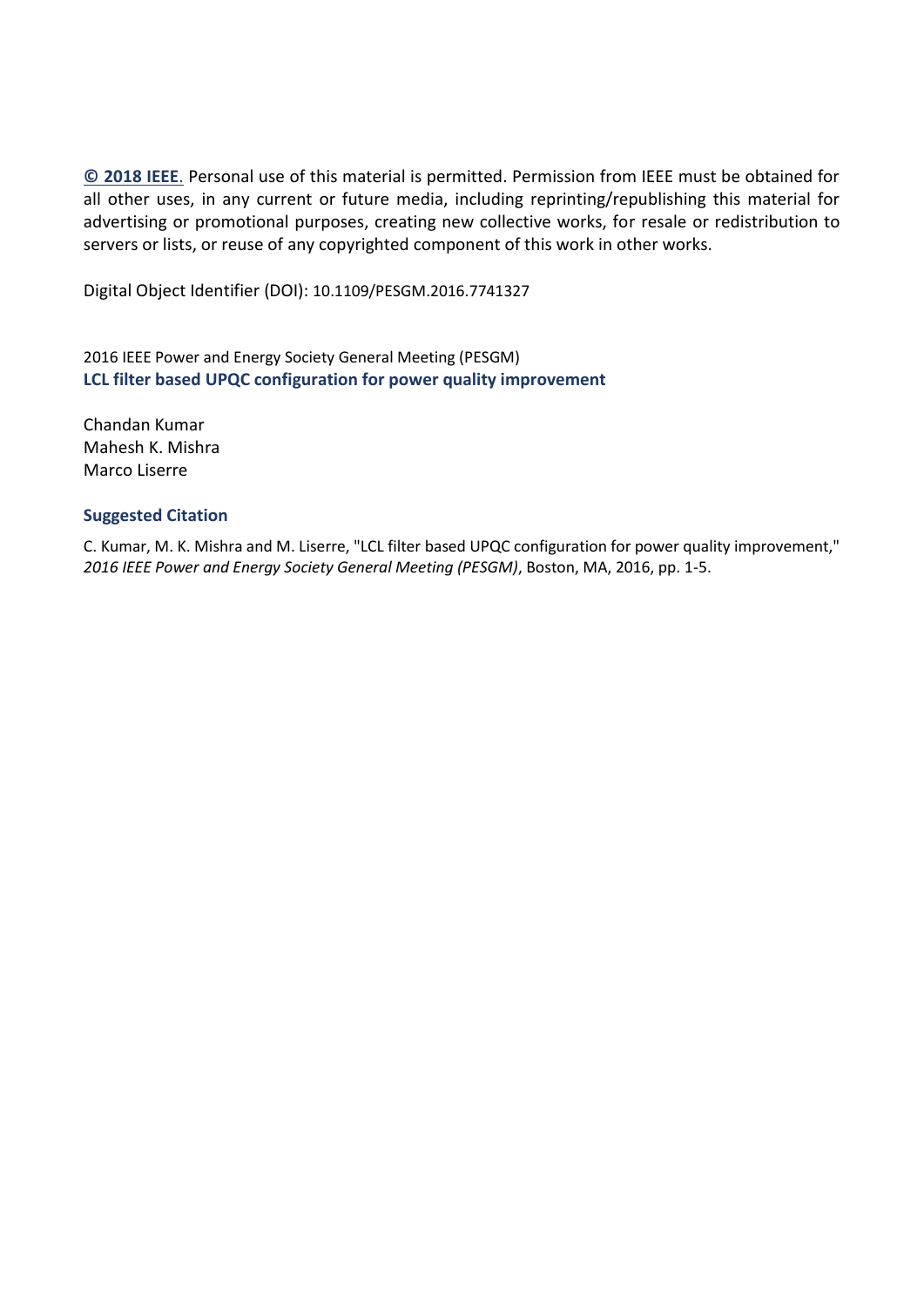# LCL Filter Based UPQC Configuration for Power Quality Improvement

Chandan Kumar, *Member, IEEE*, Mahesh K. Mishra, *Senior Member, IEEE*, and Marco Liserre, *Fellow, IEEE*

*Abstract*—This paper proposes a unified power quality conditioner (UPQC) configuration employing an LCL filter at front of shunt voltage source inverter (VSI). As compared to conventional UPQC with L filter at the front of the shunt VSI, the proposed UPQC provides improved compensation while using much smaller value of filter inductance. With the smaller filter inductance, voltage requirement of common dc link also gets reduced. It results in reduced switching losses in the series and shunt VSIs. Therefore, proposed UPQC achieves reduction in weight, cost, size, and losses while providing improved current compensation capability. Simulation results are presented to verify all the features.

Index Terms: Power factor, harmonics, voltage regulation

#### I. INTRODUCTION

Major power quality (PQ) issues in the power distribution system are unbalanced distorted source current, poor power factor, voltage sag, swell and unbalance, flicker, transients, etc. The unified power quality conditioner (UPQC) has been proposed for simultaneously eliminating these PQ problems with extensive focus on reference generation technique and optimal utilization [1]–[3]. However, the compensation performance of the UPQC largely depends upon the passive filters. These passive filters condition the polluted output of VSI containing higher frequency components, and ensure filtered voltage or current at the PCC.

Presently, almost all UPQC topologies use an L type filter at front of shunt VSI to shape injected currents [1], [2], [4]. The L filter uses a bulky inductor, has a low slew rate for reference tracking, and produces large voltage drop which results in need for higher value of dc link voltage for proper compensation. Another issue with UPQC operation is common dc link voltage requirement. When series and shunt active power filters (APFs) operate separately, both require different voltages at the dc bus [5]. When series and shunt APFs are combined to form UPQC, dc bus voltage is chosen based on requirement of overall performance which uses higher dc voltage rating required by shunt APF. But, higher dc bus voltage increases voltage and power rating of series VSI, increases stress on the VSI switches which in turn increases switching losses, and requires bigger inductor to limit the maximum switching frequency.

Recently, LCL filter has been used at front end of VSI instead of L filter [6]–[8]. This scheme provides better reference tracking performance while using much lower value of passive components. Also, lower value of passive components ensures that the voltage drop across them is much less. Consequently, the dc link voltage requirement for the LCL filter based shunt VSI will be lesser compared to the L filter based shunt VSI.

Unfortunately, there is lack of literature dealing with the application of LCL filter in the UPQC operation. To fill this gap, this paper proposes a new UPQC configuration integrating an LCL passive filter at the front end of shunt VSI. As compared to conventional UPQC topologies, proposed configuration provides better compensation capability while using smaller value of filter inductance. Therefore, source current quality is improved while reducing the size, weight, and cost of the passive filter. Also, due to requirement of lower dc voltage by LCL filter, losses in both VSIs will decrease. Moreover, performance of the series VSI will also improve while using a smaller inductor.

## II. PROPOSED AND CONVENTIONAL UPQC **CONFIGURATION**

Equivalent circuit diagram of proposed UPQC configuration is shown in Fig. 1. This consists of two VSIs with a common neutral point clamped dc-link between them. An LCL filter is connected at the front end of shunt VSI. The components  $R_1$ and  $L_1$  are resistance and inductance, respectively at the filter side,  $R_2$  and  $L_2$  are resistance and inductance, respectively at the grid side, and  $C$  is the filter capacitance forming LCL filter part in all three phases. A damping resistance  $R_d$  is used in series with  $C$  to provide passive damping to the overall system. The elements  $L_{se}$ ,  $C_{se}$ , and  $R_{se}$  together form the ripple filter in all three phases which filters out the switching frequency components of the VSI.  $C_{dc}$  is capacitance of both dc link capacitors, whereas a voltage of  $V_{dc}$  is maintained across each of them.

Conventional UPQC topology connects an L filter at the front end of shunt VSI. Filter inductance and resistance of shunt VSI in each phase are given by  $L_f$  and  $R_f$ , respectively.

## III. CONTROL OF THE UPQC

## *A. Derivation of Reference Currents of Shunt APF*

In this paper, instantaneous symmetrical component theory based control algorithm is used to compute reference filter currents  $(i_{f2j}^*$  where  $j = a, b, c$  [9] as follows:

$$
i_{f2j}^* = i_{lj} - i_{sj}^* = i_{lj} - \frac{v_{lj1}^+}{\Delta_1^+} (P_{lavg} + P_{loss}) \tag{1}
$$

where  $\Delta_1^+ = (v_{la1}^+)^2 + (v_{lb1}^+)^2 + (v_{lc1}^+)^2$ . Voltages  $v_{la1}^+$ ,  $v_{lb1}^+$ , and  $v_{lc1}^+$  are fundamental positive sequence voltages at phases

Chandan Kumar is with Electronics and Electrical Engineering Department, Indian Institute of Technology Guwahati, India (e-mail: chandank@iitg.ernet.in).

Mahesh K. Mishra is with Electrical Engineering Department, Indian Institute of Technology Madras, Chennai, India (e-mail: mahesh@ee.iitm.ac.in).

Marco Liserre is Head of Chair of Power Electronics, Christian-Albrechts-Universitat zu Kiel, Germany (e-mail: ml@tf.uni-kiel.de).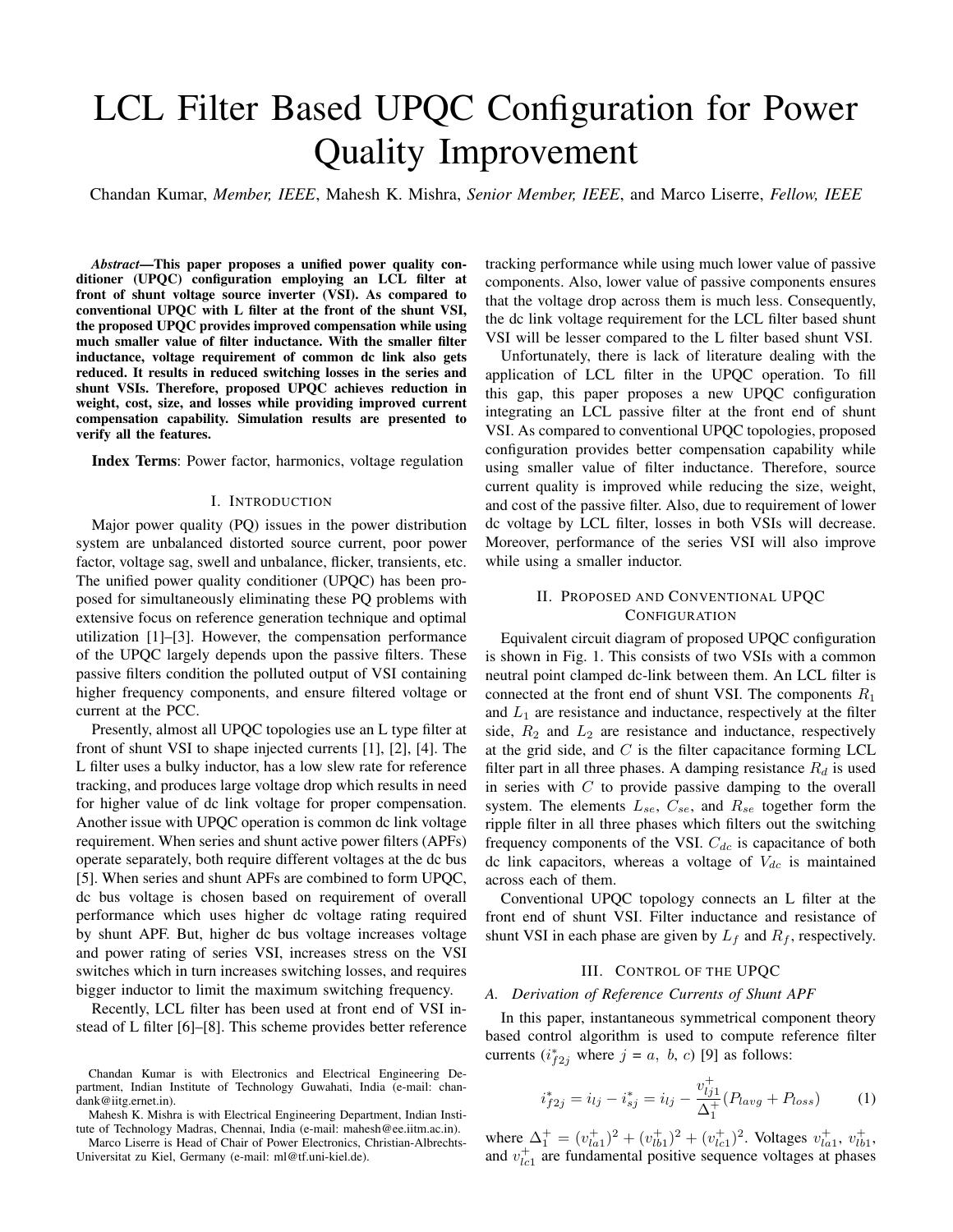

Fig. 1. Proposed UPQC configuration in a distribution system.

a, b, and c, respectively. The terms  $P_{lavg}$  and  $P_{loss}$  are average load power and total losses in the VSI, respectively.  $P_{lav}$  is calculated using a moving average filter as following:

$$
P_{lavg} = \frac{1}{T} \int_{t_1}^{t_1+T} (v_{la} i_{la} + v_{lb} i_{lb} + v_{lc} i_{lc}) dt
$$
 (2)

where  $t_1$  and  $T$  are any time instant and source time period, respectively.  $P_{loss}$  is computed using a proportional-integral (PI) controller given as follows:

$$
P_{loss} = K_p e_{vdc} + K_i \int e_{vdc} dt \tag{3}
$$

where  $K_p$ ,  $K_i$ , and  $e_{vdc} = 2V_{dcref}$  -  $(v_{dc1} + v_{dc2})$  are proportional gain, integral gain, and voltage error of the PI controller, respectively.

#### *B. Derivation of Reference Voltages of Series APF*

Series VSI in UPQC applications maintains load voltages balanced and sinusoidal during normal supply voltage as well as during voltage disturbances like sag, swell, unbalances, etc. Let three phase instantaneous balanced and sinusoidal reference voltages that need to be maintained at the load terminal are √

$$
v_{la}^{*} = \sqrt{2} V_{l}^{*} \sin(2\pi ft - \theta_{vla1}^{+})
$$
  
\n
$$
v_{lb}^{*} = \sqrt{2} V_{l}^{*} \sin(2\pi ft - 2\pi/3 - \theta_{vla1}^{+}).
$$
  
\n
$$
v_{lc}^{*} = \sqrt{2} V_{l}^{*} \sin(2\pi ft + 2\pi/3 - \theta_{vla1}^{+}).
$$
\n(4)

In (4),  $V_l^*$  is reference load voltage magnitude (it is taken as nominal voltage i.e., 1.0 pu in this paper). The angle  $\theta_{vla}^{+}$ is angle of the fundamental positive sequence of actual load voltages. The instantaneous reference voltages injected by the series APF ( $v_{sea}^*$ ,  $v_{seb}^*$ , and  $v_{sec}^*$ ) will be difference between the instantaneous reference load voltages and corresponding actual PCC voltages. where  $t_1$  and  $T$  are any time instant and source time period,  $\frac{v_{c1}^2}{V_{c2}}$  **v** (PI) controller given as follows:<br>
(PI) controller given as follows:<br>
(PI) controller given as follows:<br>  $P_{loss} = K_p e_{vdc} + K_i \int e_{vdc} dt$  (3

Complete block diagram of the UPQC controller is shown in Fig. 2. The hysteresis control action is used for controlling



Fig. 2. Control block diagram of the UPQC.

#### IV. UPQC PARAMETERS DESIGN

#### *A. Design of Parameters of dc Link*

*1) Reference dc Link Voltage* ( $V_{dcref}$ ): Application of LCL filter at the shunt VSI results in significant reduction in filter inductance as compared to conventional UPQC scheme. Consequently, voltage drop across filter inductor reduces and enables proposed scheme to operate satisfactorily with a reduced dc link voltage. In present case, a dc link voltage of 400 V is chosen which provides satisfactory tracking performance.

*2) Storage Capacitance*  $(C_{dc})$ : It is chosen based on its ability to regulate voltage during transients. With  $S_x$  as real power supplied by capacitor during transients,  $T$  as system time period, and  $n$  as number of cycles of transient, the maximum possible energy that capacitor can exchange with the load during transient will be  $n S<sub>x</sub> T$ . This energy will be equal to change in stored energy of the capacitor. Hence,

$$
\frac{1}{2}C_{dc}\left(V_{dcref}^2 - V_{dc}^2\right) = nS_x T\tag{5}
$$

where  $V_{dc}$  is maximum allowed voltage variation from  $V_{dcref}$ during transients. Here,  $S_x = 25\%$  of total load power (15) kVA),  $V_{dcref} = 400$  V,  $n = 0.5$ ,  $T = 0.02$  s, and maximum change in dc link voltage during transient is  $\pm 10\%$  of  $V_{dcref}$ .

#### *B. Design of Parameters of Shunt APF*

Values of LCL filter components should be chosen considering the several constraints such as cost of inductor, ripple in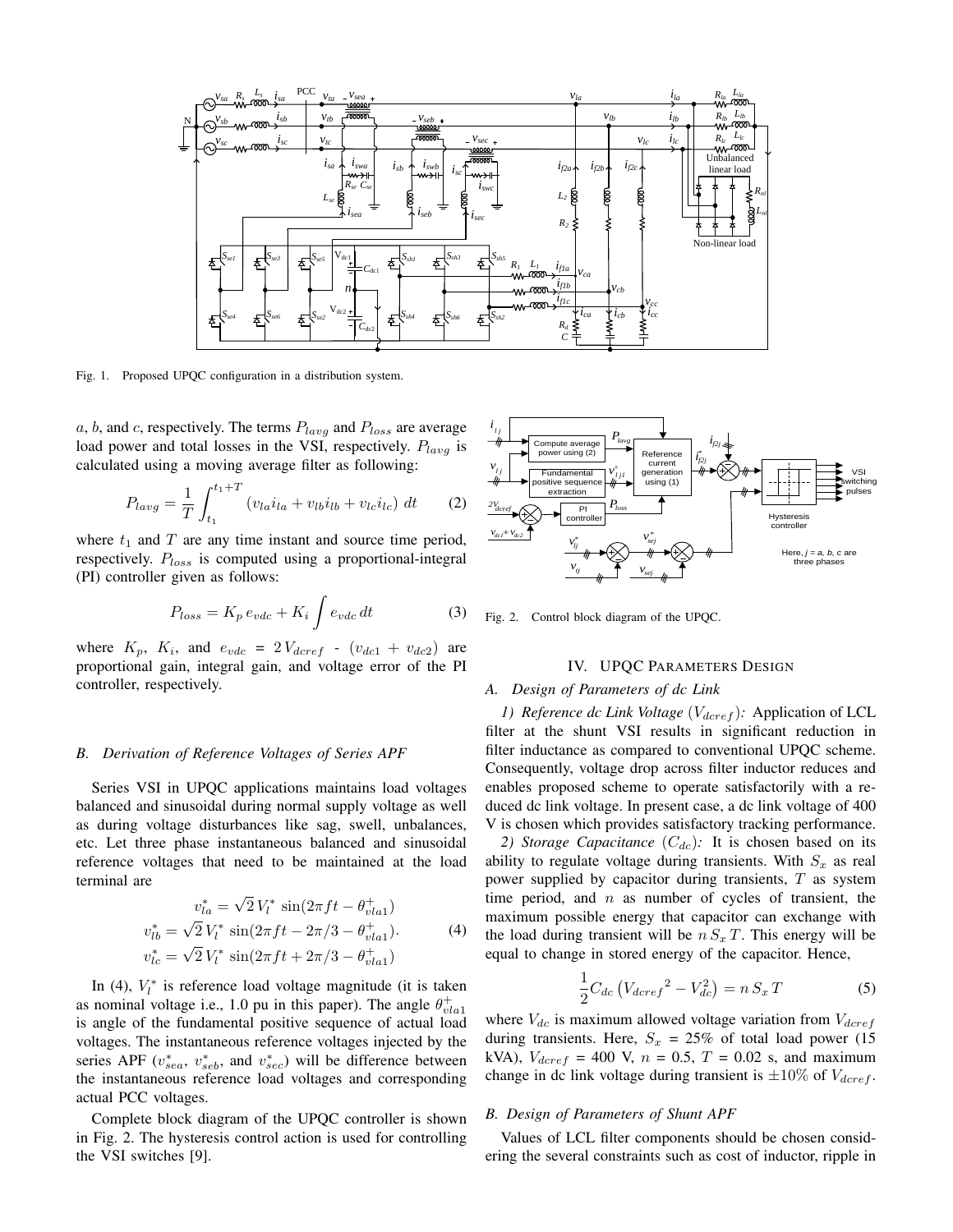

Fig. 3. Single phase circuit diagram of shunt VSI passive filter.

current, resonance frequency  $(f_{res})$ , choice of damping resistor  $(R_d)$ , and attenuation at switching frequency  $(f_{sw})$  [6], [7], [10]. Fig. 3 shows the single phase equivalent circuit of shunt VSI passive filter. Here, inductor  $L_1$  is chosen for attenuation of lower order harmonics. Considering that only  $L_1$  of LCL filter is used, its dynamics is given as

$$
L_1 \frac{di_{fl}}{dt} = -v_l - R_1 i_{fl} + V_{inv}.
$$
 (6)

The value of inductance  $L_1$  is chosen from a trade-off, which provides reasonably high switching frequency and sufficient rate of change of filter current, such that the VSI currents follow the reference currents. The inductor is designed to provide good tracking performance at maximum switching frequency which is achieved at the zero of the supply voltage in hysteresis current control (HCC) scheme [11]. Therefore, inductance  $L_1$  is given by

$$
L_1 = \frac{V_{dcref}}{(2\,h_c)\,(2\,f_{max})} = \frac{V_{dcref}}{4\,h_c\,f_{max}}\tag{7}
$$

where  $2h_c$  is allowable ripple in the current and  $f_{max}$  is maximum switching frequency achieved by HCC.

Here, a current ripple of 20% is taken while compromising ripple and inductor size [10]. Substituting values of ripple current and reference dc link voltage  $V_{dcref}$  in (7) while keeping maximum switching frequency  $(f_{max})$  at 10 kHz, value of  $L_1$  will be 4.54 mH.

 $L_2$  and C are designed for elimination of higher order harmonics. Without damping resistor while neglecting  $R_1$  and  $R<sub>2</sub>$ , expression for the resonance frequency is given as follows:

$$
f_{res} = \frac{1}{2\pi} \sqrt{\frac{1+k}{k\,L_1C}}\tag{8}
$$

where  $k = L_2/L_1$ . Resonance frequency must be greater than the highest order of harmonics current to be compensated. If highest harmonics order to be compensated is 30 and taking a variation of 20%,  $f_{res}$  turns out to be 1800 Hz for a 50 Hz system. For ensuring low loss and high efficiency, a lower value of k is selected  $(k<1)$  [8]. A higher C will provide a low impedance path for harmonics, but will draw more reactive current from VSI which further increases loss in  $L_1$ and IGBT switch. However, a smaller capacitance will not provide sufficient attenuation which in turn is compensated by selecting larger inductor. As a trade-off between these requirements,  $C = 10 \mu F$  is chosen. The value of k is found to be 0.438 using (8). With this value of  $k$ ,  $L_2$  will be 2 mH.

Equivalent impedance of the LCL filter approaches to zero at the resonance frequency  $(f_{res})$  and system may become



Fig. 4. Single phase equivalent circuit of series VSI passive filter.

unstable. However, system can be made stable by inserting a resistance  $(R_d)$  in series with the capacitor. Usually, it is chosen more than the capacitive reactance at  $f_{res}$  ( $X_{cres}$ ) such that the damping losses are minimum while assuring that the sufficient resonance damping is provided to the system [12].

## *C. Design of Parameters of Series APF*

Single phase circuit diagram of passive filter of series APF is given in Fig. 4. A detailed design procedure has been presented in following section [13].

*1) Design of Inductor* ( $L_{se}$ ): At any point of time, inductor dynamics is represented by following equation:

$$
L_{se} \frac{di_{se}}{dt} = -v_{dvr} + V_{dcref}
$$
 (9)

where  $i_{se} = i_s + i_{sw}$ . Practically, source current variations are much slower as compared to the capacitor current. Therefore,  $\frac{di_{se}}{dt} = \frac{d(i_{sw} + i_{s})}{dt} \approx \frac{\bar{d}i_{sw}}{dt}$ . Replacing this expression in (9)

$$
L_{se} \frac{di_{sw}}{t_{on}} = V_{dcref} - v_{dvr}.\tag{10}
$$

Assuming that the rate of change of capacitor current is same in both ON as well as OFF switching state, switching frequency  $f_{sw}$  can be given as follows:

$$
f_{sw} = \frac{V_{dcref} - v_{dvr}}{2 \, L_{se} \, di_{se}}.\tag{11}
$$

From Fig. 4, voltage across the DVR is given as

$$
v_{dvr} = R_{se}i_{sw} + \frac{1}{C_{se}} \int i_{sw} dt
$$
 (12)

Differentiating above equation with respect to time

$$
\frac{dv_{dvr}}{dt} = R_{se} \frac{di_{sw}}{dt} + \frac{1}{C_{se}} i_{sw}.
$$
 (13)

The capacitor will draw negligible current at lower order harmonics, and will provide a low impedance path at higher order harmonics. Thus, voltage drop across the capacitor will be negligible at the higher order harmonics. Moreover, drop across resistor will be predominant at higher order frequencies and will be nearly equal to  $2 h_v$ . Hence, (13) becomes

$$
di_{sw} = \frac{2\,h_v}{R_{se}}.\tag{14}
$$

Substituting (14) into (11)

$$
f_{sw} = \frac{R_{se}}{4 L_{se} h_v} \left[ V_{dcref} - v_{dvr} \right]. \tag{15}
$$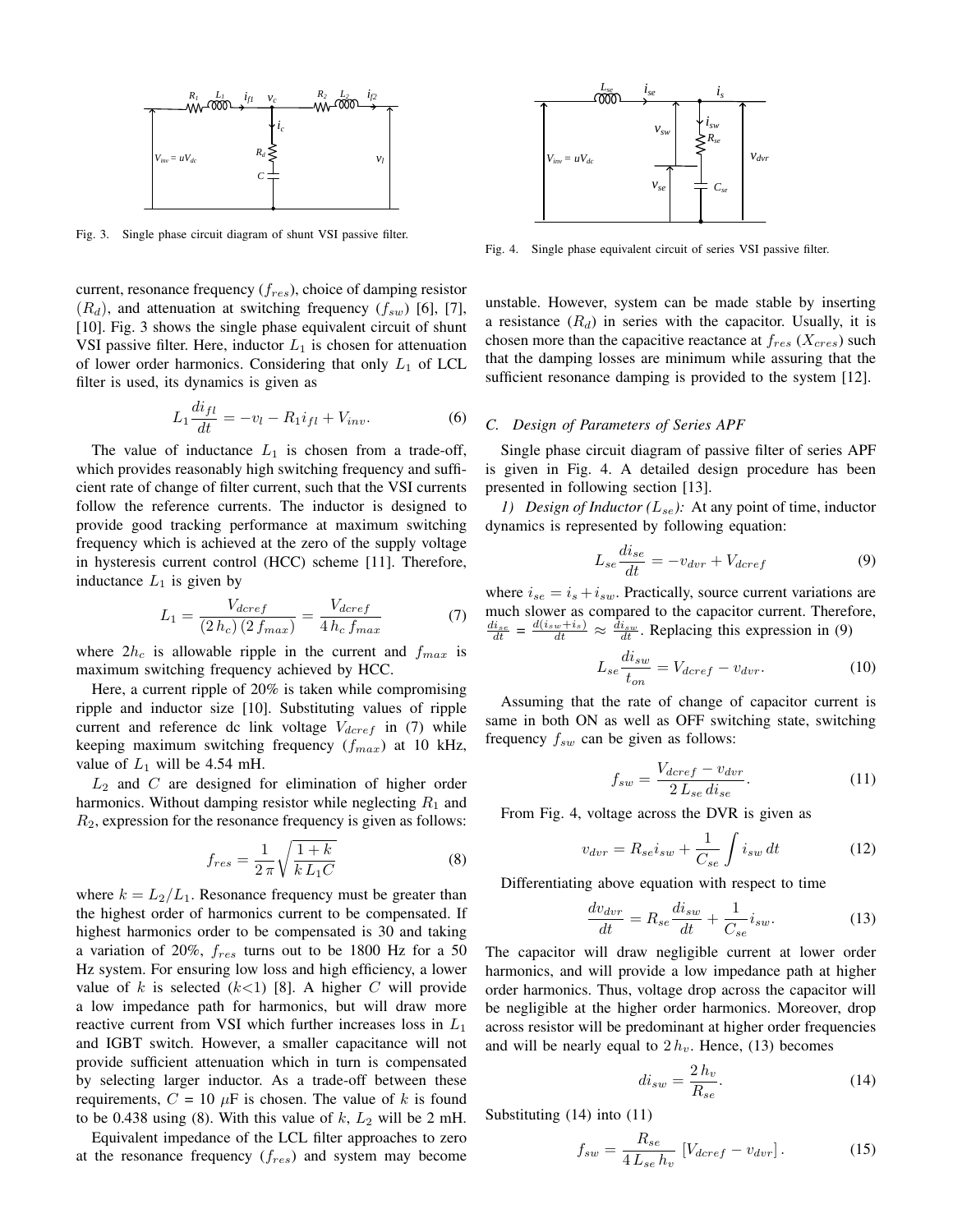TABLE I SIMULATION PARAMETERS

| System quantities      | Values                                                              |
|------------------------|---------------------------------------------------------------------|
| Source voltage         | 230 V rms line to neutral, 50 Hz                                    |
| Feeder parameters      | $R_s = 0.5 \Omega$ , $L_s = 0.5 \text{ mH}$                         |
| Linear load            | $Z_{la} = 20 + j94.2 \Omega$ , $Z_{lb} = 40 + j62.8 \Omega$ ,       |
|                        | $Z_{lc} = 50 + 194.2 \Omega$                                        |
| Nonlinear load         | $R_{nl}$ = 50 $\Omega$ , $L_{nl}$ = 300 mH                          |
| <b>UPQC</b> parameters | $V_{dcref}$ = 520 V, $C_{dc}$ = 2500 $\mu$ F,                       |
| (conventional scheme)  | $L_f = 23.6$ mH, $R_f = 0.5$ $\Omega$                               |
|                        | $L_{se}$ = 6.93 mH, $C_{se}$ = 30 $\mu$ F, $R_{se}$ = 3.68 $\Omega$ |
| UPQC parameters        | $V_{dcref}$ = 400 V, $C_{dc}$ = 2500 $\mu$ F,                       |
| (proposed topology)    | $L_1 = 4.5$ mH, $L_2 = 2$ mH, $R_d = 25 \Omega$ ,                   |
|                        | $R_1 = R_2 = 0.5 \Omega$ , $C = 10 \mu$ F,                          |
|                        | $L_{se}$ = 5.5 mH, $C_{se}$ = 30 $\mu$ F, $R_{se}$ = 3.68 $\Omega$  |
|                        |                                                                     |

In above equation, maximum switching frequency can be achieved for  $v_{\text{d}vr} = 0$ . Hence, filter inductance to limit maximum VSI frequency is given as following:

$$
L_{se} = \frac{V_{dcref} R_{se}}{4h_v f_{max}}.\tag{16}
$$

2) Design of Capacitor and Resistor ( $C_{se}$  and  $R_{se}$ ): As already mentioned, the values of capacitor and resistor are chosen such that the voltage drop across the resistor will be much more than that the voltage across capacitor at the higher order frequency component. Therefore, series filter circuit acts as a first order circuit and makes voltage-current relation linear.

With UPQC in operation, source will supply only fundamental positive component of load currents. Consider  $I_s$  and  $I_{se}$  as rated currents to be drawn from source and current rating of the series VSI, respectively. Therefore, maximum current that can flow through the series capacitor  $C_{se}$  will be  $I_{sw}$  =  $\sqrt{I_{se}^2 - I_s^2}$ . At fundamental frequency, the voltage drop across resistor is negligible as compared to the capacitor, whereas at higher frequencies the voltage drop across capacitor is negligible compared to resistor. Therefore,  $I_{sw}$  can be divided into parts 1) fundamental current corresponding to voltage across capacitor  $(I_{sw1})$ ; and 2) switching frequency current  $(I_{swh})$ . Therefore,  $I_{sw} = \sqrt{I_{sw1}^2 + I_{swh}^2}$ .

Neglecting voltage drop across resistor at fundamental frequency, voltage across capacitor is given as

$$
V_{se} = V_{dvr} = I_{sw1} X_{se1} = \frac{I_{sw1}}{2 \pi f_1 C_{se}}.
$$
 (17)

Restricting total reactive current drawn by the capacitor to 5% of the rated load current, capacitor value will be

$$
C_{se} = \frac{I_{se}}{40 \pi f_1 V_{ref1}}.
$$
 (18)

Further, neglecting capacitor voltage drop at higher frequency component, voltage across resistor is given as:

$$
V_{sw} = I_{seh} R_{sw}.\tag{19}
$$

At the switching frequency, the rms value of  $V_{sw}$  will be  $h_v/\sqrt{3}$ . Restricting total current drawn by the resistor to 5% of the rated current, the value of resistor is given as

$$
R_{sw} = \frac{20 \, h_v}{\sqrt{3} \, I_{se}}.\tag{20}
$$



Fig. 5. Compensation performance of conventional UPQC. (a) PCC voltages. (b) Load voltages. (c) Source currents. (d) Load currents. (e) Shunt VSI currents. (f) Voltage at dc link. ( $L_f = 23.6$  mH and  $L_{se} = 6.93$  mH).



Fig. 6. Compensation performance of proposed UPQC. (a) PCC voltages. (b) Load voltages. (c) Source currents. (d) Load currents. (e) Shunt VSI currents. (f) Voltage at dc link. ( $L_1 = 4.5$  mH,  $L_2 = 2$  mH,  $C = 10 \mu$ F,  $L_{se} = 5.5$ mH).

#### V. SIMULATION RESULTS

Firstly, steady state compensation performance of conventional scheme is shown in Fig. 5. As can be seen from the figure that the load voltages and source currents are balanced, sinusoidal, and in phase with the respective phases. However, these waveforms contain switching harmonic ripple